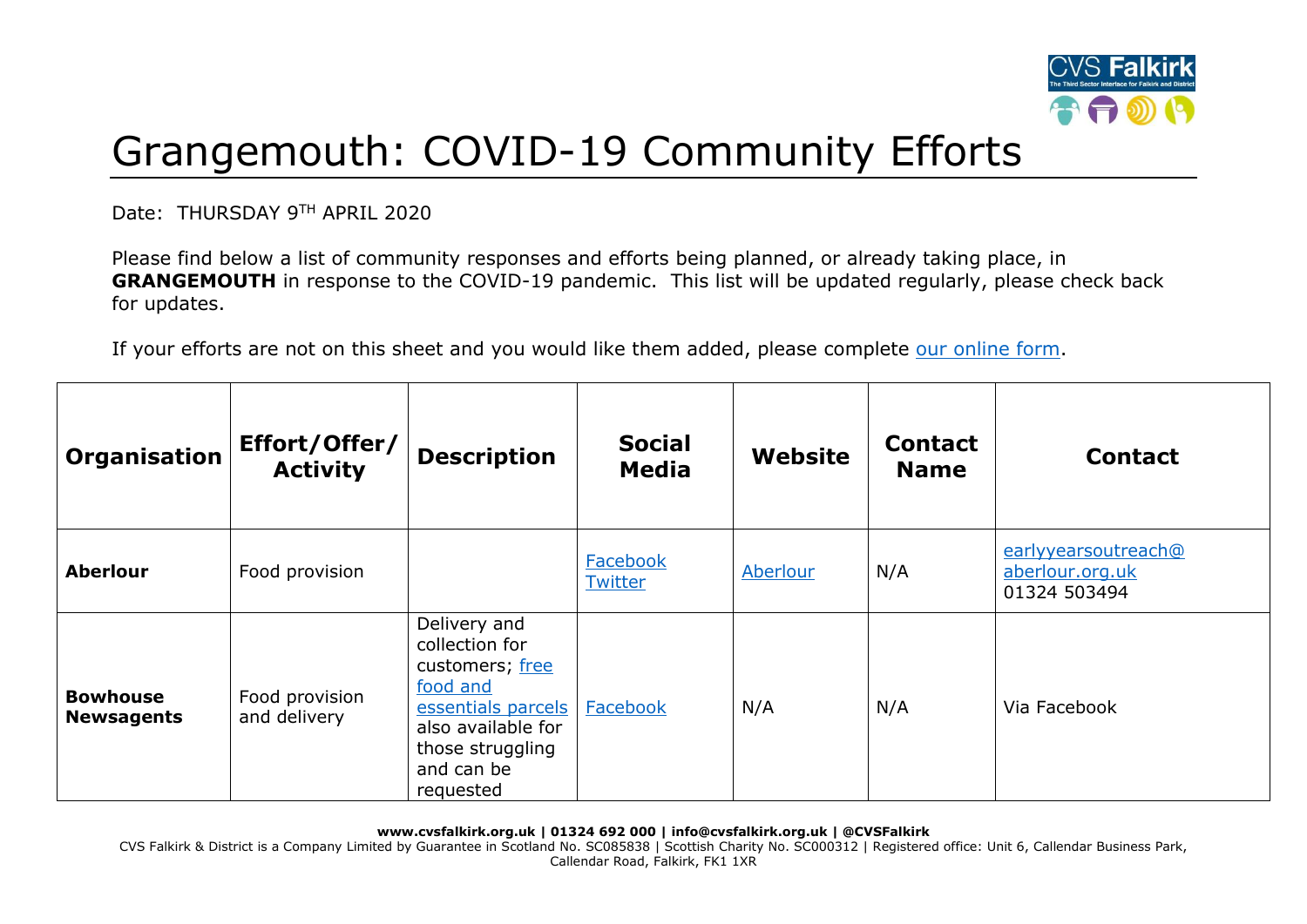

|                                           |                                           | through private<br>message on<br>Facebook.<br><b>Butchers' parcels</b><br>also available.                                                                                                                                                                                                                                                                                                                                                                                      |                                                                   |                                           |     |                                                  |
|-------------------------------------------|-------------------------------------------|--------------------------------------------------------------------------------------------------------------------------------------------------------------------------------------------------------------------------------------------------------------------------------------------------------------------------------------------------------------------------------------------------------------------------------------------------------------------------------|-------------------------------------------------------------------|-------------------------------------------|-----|--------------------------------------------------|
| <b>Central Football</b><br><b>Academy</b> | Community<br>support<br><b>Volunteers</b> | Running a "Help<br>a Neighbour"<br>programme,<br>where members<br>can provide a<br>flyer to<br>vulnerable<br>neighbours with<br>contact number<br>to find out what<br>support they<br>need.<br>Staff have<br>offered support<br>over the phone if<br>people need to<br>speak with<br>someone through<br>their Central<br>Mental Health<br>programme (all<br>staff are qualified<br><b>NHS Mental</b><br>Health First Aid<br>Instructors). Also<br>launched a "Fun<br>at Home!" | Twitter:<br>@CentralGirlsFA<br>Facebook:<br>Fun at Home!<br>group | Central<br>Football<br>Academy<br>website | N/A | Secretary central@<br>outlook.com<br>07871258275 |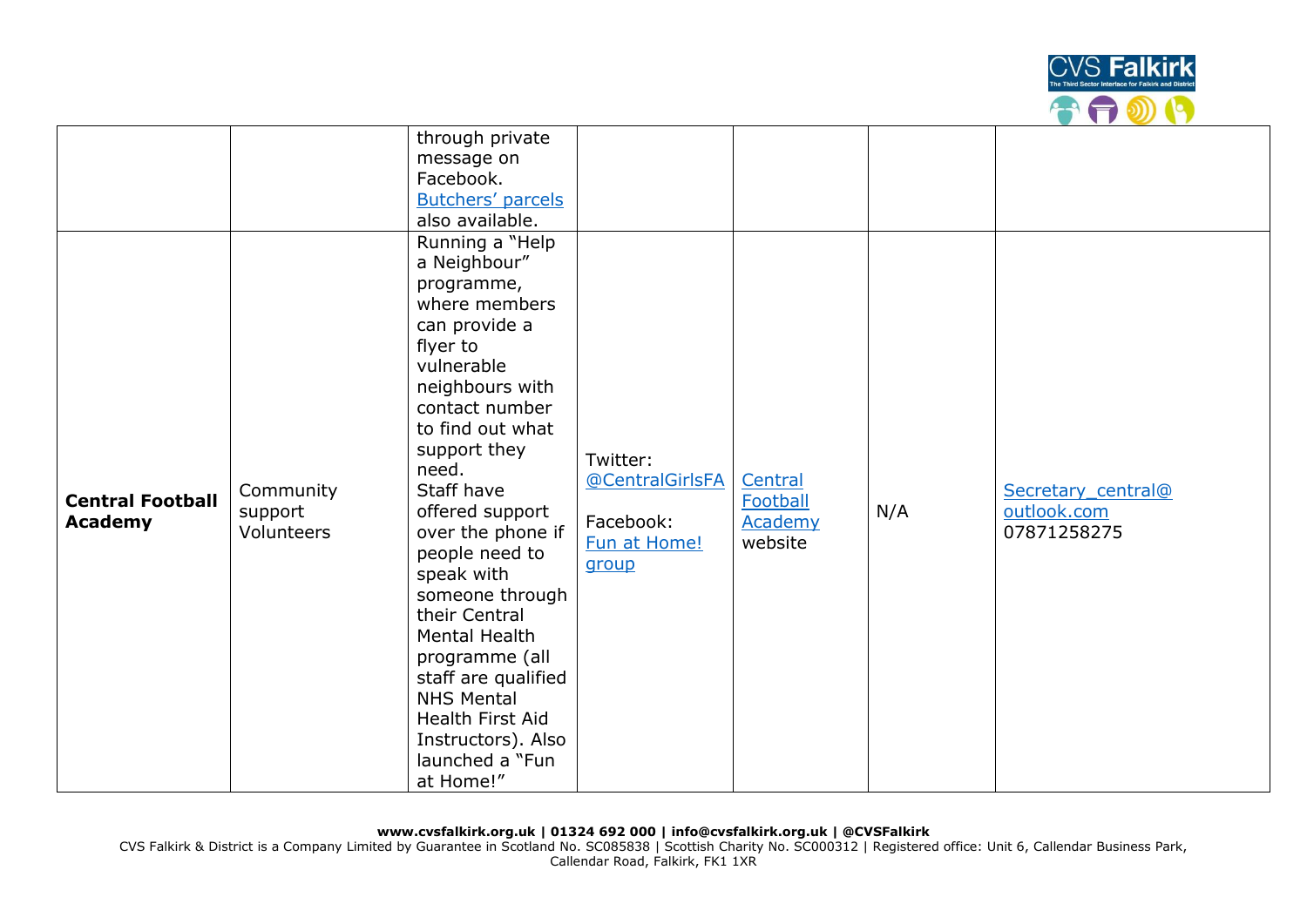

|                                   |                                                                                          | Facebook group<br>to help keep<br>children active.                                                                                                                                                                                                                                                                                                                                                                                                       |          |                     |                                                 |
|-----------------------------------|------------------------------------------------------------------------------------------|----------------------------------------------------------------------------------------------------------------------------------------------------------------------------------------------------------------------------------------------------------------------------------------------------------------------------------------------------------------------------------------------------------------------------------------------------------|----------|---------------------|-------------------------------------------------|
| <b>Falkirk</b><br><b>Safebase</b> | Volunteers<br>Food distribution<br><b>Drivers</b><br>Medical support<br>Use of equipment | <b>Falkirk Safe Base</b><br>has several<br>volunteers<br>(including<br>drivers),<br>transport and a<br>food wagon via<br>the West of<br>Scotland Red<br>Cross (with<br>access to Red<br>Cross and St<br>Andrew's<br>Ambulance<br>Association<br>volunteers).<br>Their street<br>pastors are also<br>available as<br>required, and a<br>number of staff<br>and volunteers<br>have medical<br>support training<br>to emergency<br>care assistant<br>level. | Facebook | Richard<br>McLennan | Safebase@falkirk<br>delivers.com<br>07738572381 |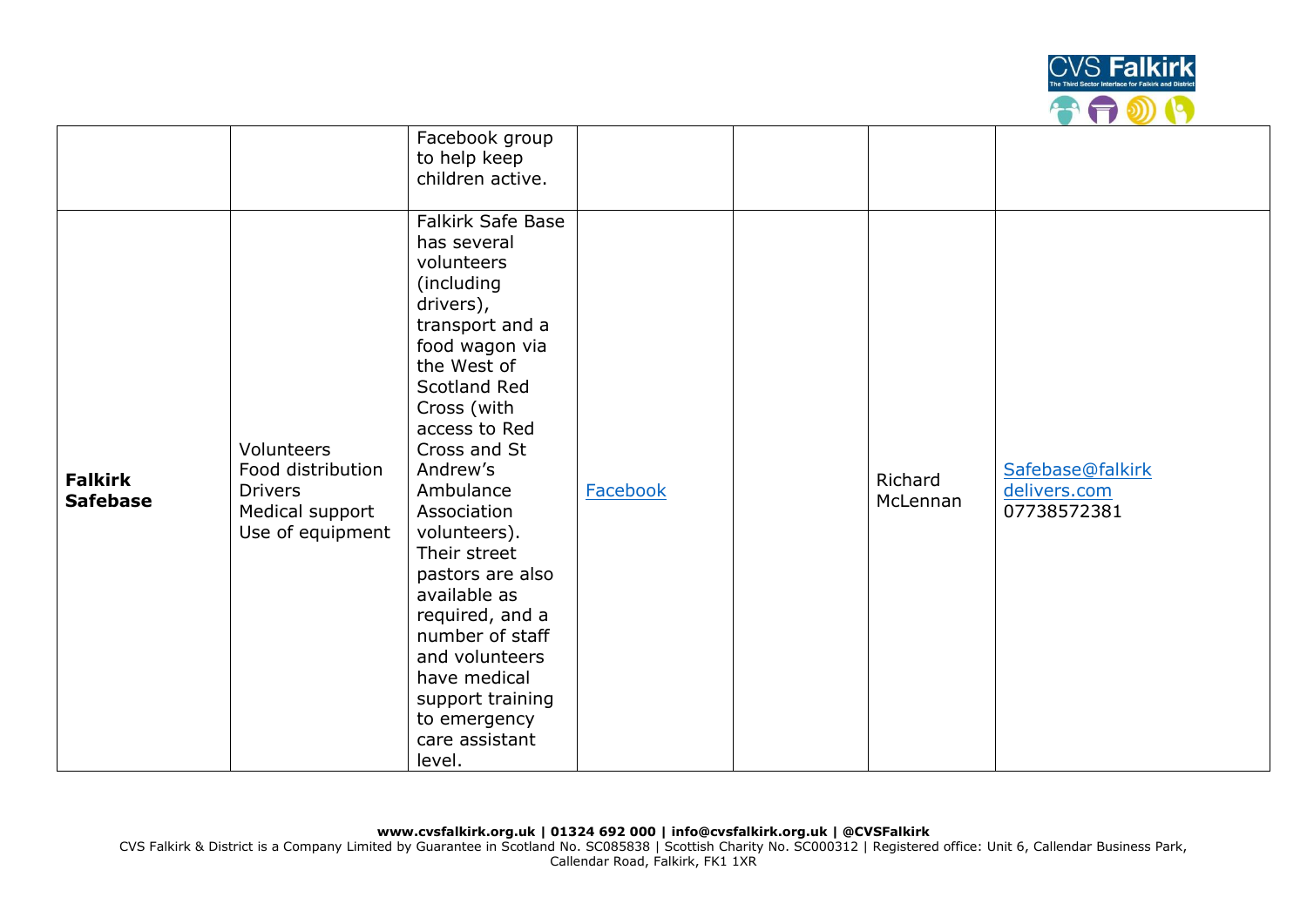

| <b>Falkirk Street</b><br>Pastors (part of<br><b>Falkirk</b><br>Safebase) | Volunteers<br>Food distribution | Will be delivering<br>parcels to<br>vulnerable and<br>isolated; also<br>available as<br>required.                                                                                                                                                                                               | Facebook |     | Richard<br>McLennan | Safebase@falkirk<br>delivers.com<br>07738572381             |
|--------------------------------------------------------------------------|---------------------------------|-------------------------------------------------------------------------------------------------------------------------------------------------------------------------------------------------------------------------------------------------------------------------------------------------|----------|-----|---------------------|-------------------------------------------------------------|
| Grangemouth<br><b>Citizens Advice</b><br><b>Bureau (CAB)</b>             | Information                     | In the coming<br>weeks, will be<br>producing a<br>leaflet for those<br>without income<br>due to the<br>pandemic.                                                                                                                                                                                | N/A      | N/A | <b>Bill Palumbo</b> | manager@grangemouthcab.<br>casonline.org.uk<br>01324 666935 |
| <b>Kerse Cabs</b>                                                        | Transport                       | Discount services<br>(at a fixed price)<br>for NHS and<br>other key<br>workers<br>travelling to and<br>from work.<br>Booking in<br>advance advised.<br>Still offering<br>normal free<br>transport too and<br>from<br>Grangemouth<br>Iceland for older<br>people,<br>Wednesdays<br>$10am - 12pm$ | Facebook | N/A | N/A                 | 01324 464999                                                |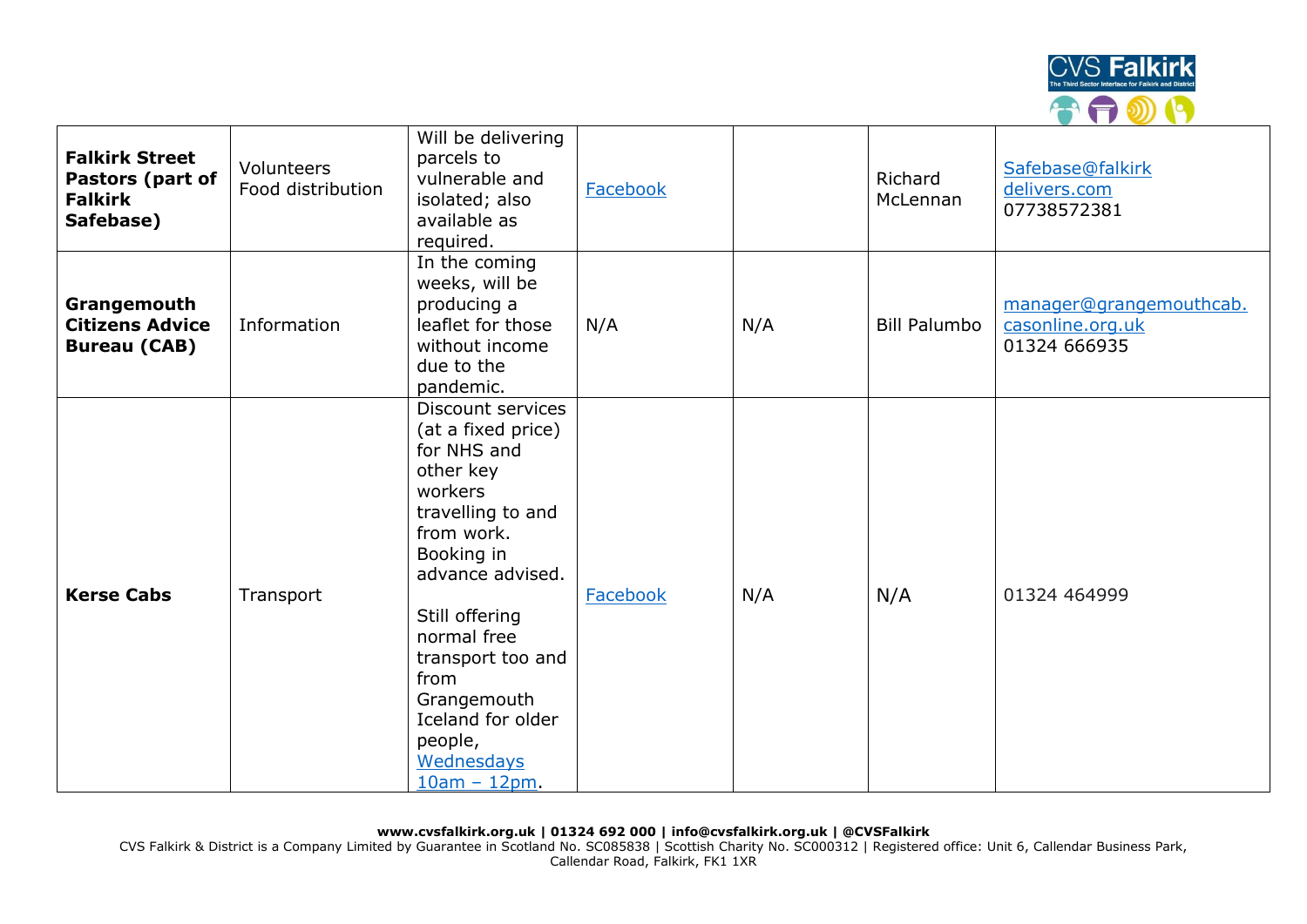

|                                                         |                                                   | All cars sanitised<br>after each<br>passenger, all<br>drivers wearing<br>masks.                                                                                                                                                                                                                          |          |                                      |                            |                                                         |
|---------------------------------------------------------|---------------------------------------------------|----------------------------------------------------------------------------------------------------------------------------------------------------------------------------------------------------------------------------------------------------------------------------------------------------------|----------|--------------------------------------|----------------------------|---------------------------------------------------------|
| <b>Kersiebank</b><br><b>Community</b><br><b>Project</b> | Food parcels                                      | Now making and<br>delivering<br>emergency<br>parcels to those<br>most vulnerable<br>or self-isolating,<br>containing soup<br>rice pasta toilet<br>roll etc. Please<br>leave address,<br>contact number<br>and any allergies<br>when contacting.<br>Operating 10am<br>- 12pm each day<br>due to guidance. | Facebook | N/A                                  | N/A                        | Via Facebook page.                                      |
| <b>Kirk of the Holy</b><br><b>Rood</b><br>Grangemouth   | Offering use of<br>premises                       | Large church hall<br>available to<br>groups<br>(dependant on<br>government<br>guidance).                                                                                                                                                                                                                 | Facebook | <b>KHR</b><br>Grangemouth<br>website | Rev. Ronald<br>Matandakufa | RMatandakufa@church<br>ofscotland.org.uk<br>01324337885 |
| <b>NU2U Furniture</b>                                   | Local provision<br>(food parcels and<br>delivery) | Working to<br>deliver and issue<br>food to those in<br>need. For those                                                                                                                                                                                                                                   | Facebook | N/A                                  | Lori                       | Nu2ufurnitureproject<br>@qmail.com<br>07754777639       |

**www.cvsfalkirk.org.uk | 01324 692 000 | info@cvsfalkirk.org.uk | @CVSFalkirk**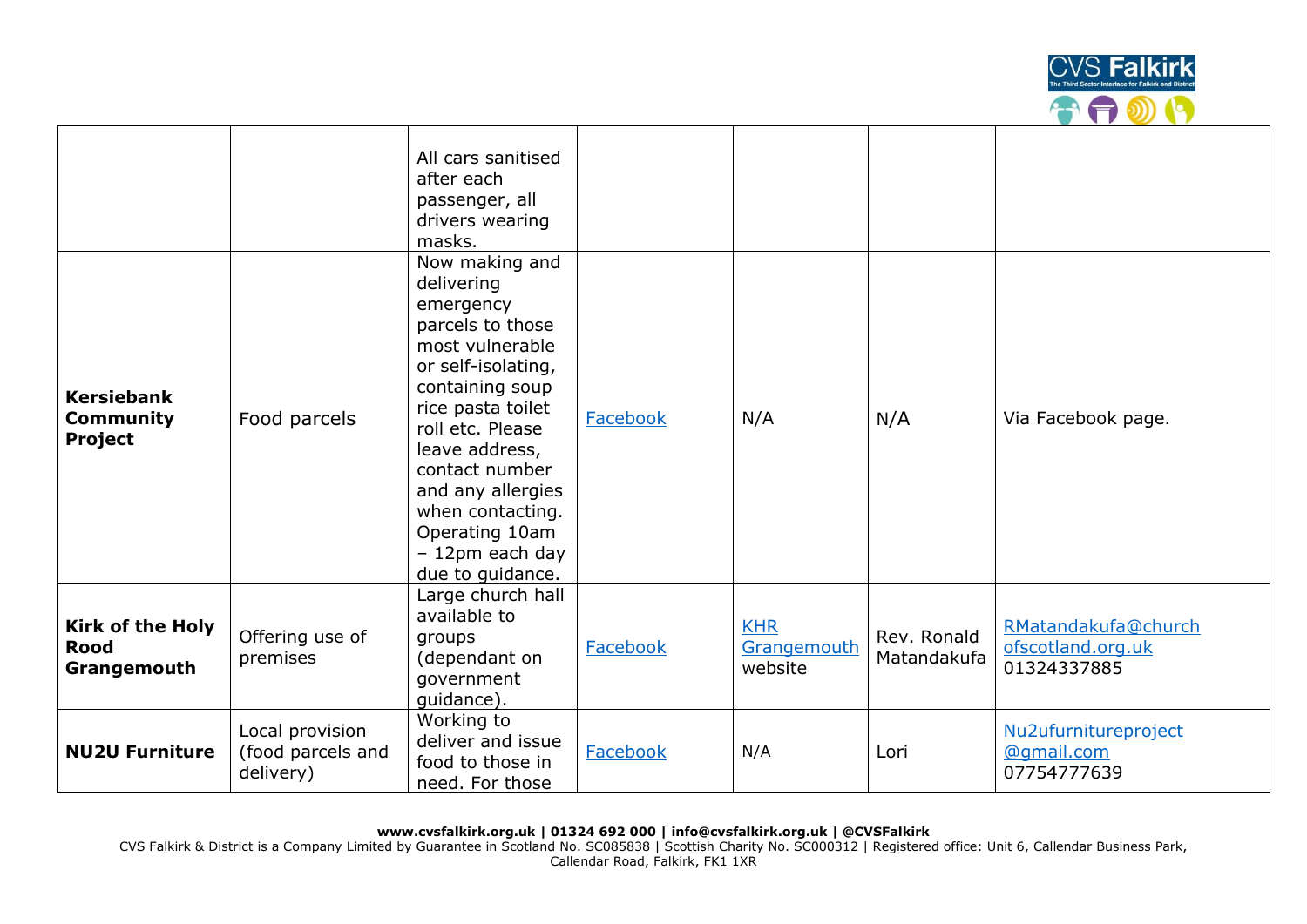

|                                                                                   |                                      | self-isolating, the<br>team will call<br>prior to delivery<br>and leave parcel<br>on the doorstep.                                                                                                                                                                                                                     |                 |                                    |                    |                                                    |
|-----------------------------------------------------------------------------------|--------------------------------------|------------------------------------------------------------------------------------------------------------------------------------------------------------------------------------------------------------------------------------------------------------------------------------------------------------------------|-----------------|------------------------------------|--------------------|----------------------------------------------------|
| <b>Petroineos</b>                                                                 | Transport                            | Transport<br>resources<br>available (eg.<br>vans).                                                                                                                                                                                                                                                                     | N/A             | <b>Petroineos</b><br>website       | Carolyn<br>McNeish | carolyn.mcneish@<br>petroineos.com<br>01324 476641 |
| <b>Royal British</b><br><b>Legion Scotland</b><br>(RBLS)<br>(Grangemouth<br>Club) | Local provision                      | Food and<br>prescription<br>delivery.                                                                                                                                                                                                                                                                                  | Facebook        | <b>RBLS</b><br>Grangemouth<br>page | N/A                | 01324 483 040                                      |
| <b>Tartan Line</b><br><b>Radio Cabs</b>                                           | Food and<br>prescription<br>delivery | Offering<br>collection and<br>delivery of Asda<br>Grangemouth<br>shopping (Click<br>and Collect only),<br>prescriptions<br>from certain<br>pharmacies, and<br>from small local<br>businesses.<br>Restricted to<br>Grangemouth<br>addresses only<br>(though family<br>members outside<br>Grangemouth<br>can arrange for | <b>Facebook</b> | N/A                                | N/A                | 01324 474777                                       |

**www.cvsfalkirk.org.uk | 01324 692 000 | info@cvsfalkirk.org.uk | @CVSFalkirk**